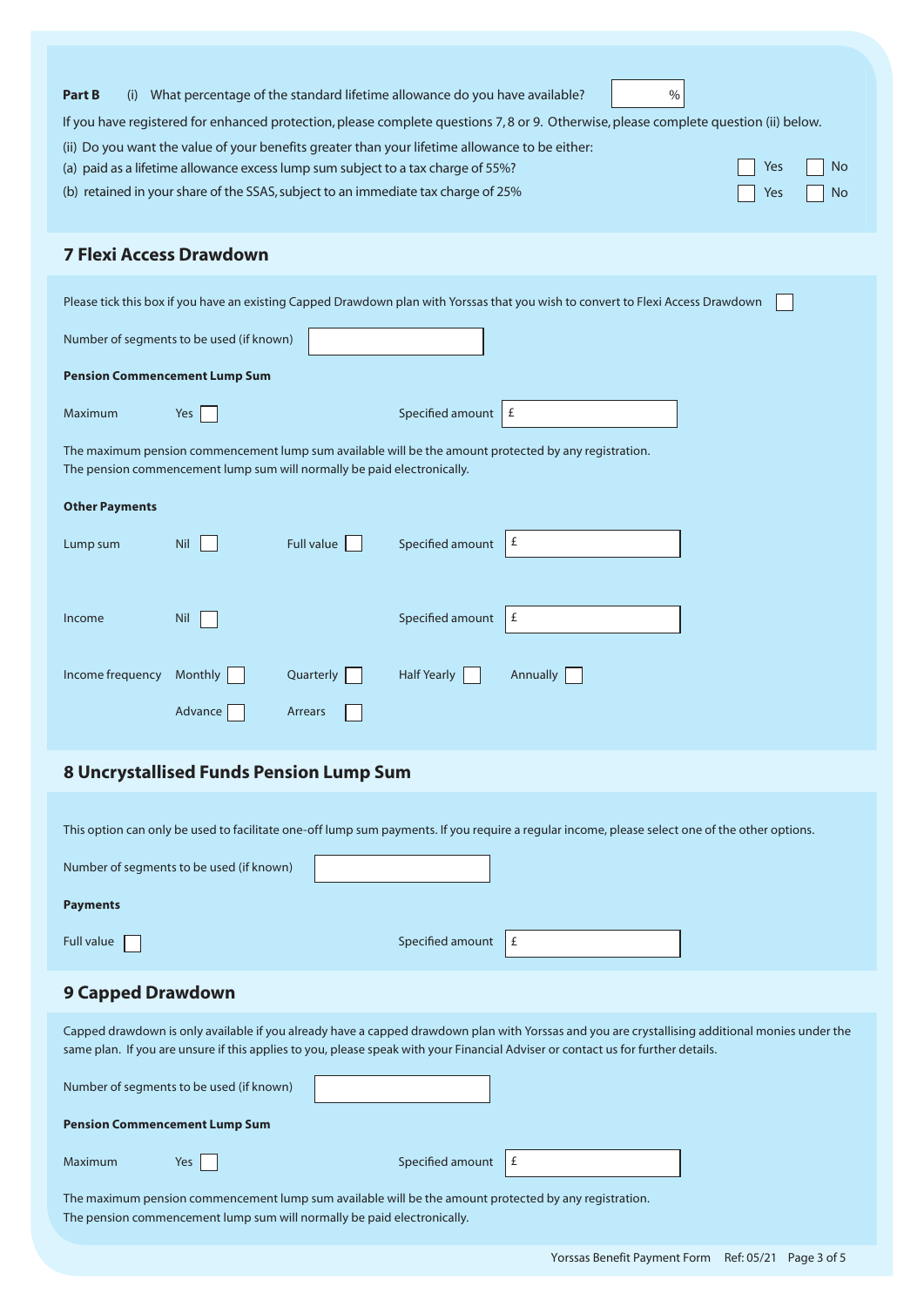#### **Income**

| Nil                                                                                                                                                                                                                                                                                                                                                                                                                                                     | Maximum              | Specified amount   | £        |  |  |  |  |  |
|---------------------------------------------------------------------------------------------------------------------------------------------------------------------------------------------------------------------------------------------------------------------------------------------------------------------------------------------------------------------------------------------------------------------------------------------------------|----------------------|--------------------|----------|--|--|--|--|--|
| Yorssas Limited will provide details of the maximum amount of income available. This will be reviewed every 3 years until age 75, then annually there-<br>after. Should you draw more than the maximum permitted under Capped Drawdown, your plan will be converted to Flexi Access Drawdown.                                                                                                                                                           |                      |                    |          |  |  |  |  |  |
| Income frequency                                                                                                                                                                                                                                                                                                                                                                                                                                        | Monthly<br>Quarterly | <b>Half Yearly</b> | Annually |  |  |  |  |  |
|                                                                                                                                                                                                                                                                                                                                                                                                                                                         | Advance              | Arrears            |          |  |  |  |  |  |
|                                                                                                                                                                                                                                                                                                                                                                                                                                                         |                      |                    |          |  |  |  |  |  |
| <b>10 Payment Details</b>                                                                                                                                                                                                                                                                                                                                                                                                                               |                      |                    |          |  |  |  |  |  |
| Payment is normally made by either BACS or CHAPS. BACS is a free service and the payment can take up to 3 business days to reach your bank<br>account. With CHAPS, the payment will usually reach your account on the same day it is processed but the bank will apply additional charges. Please<br>contact us if you require details of the current CHAPS charges. Yorssas does not make any charges for electronic payments.                         |                      |                    |          |  |  |  |  |  |
| Please indicate which payment method you require:                                                                                                                                                                                                                                                                                                                                                                                                       |                      |                    |          |  |  |  |  |  |
| BACS (3 working days, no extra charge)<br>CHAPS (same day, additional charges apply)                                                                                                                                                                                                                                                                                                                                                                    |                      |                    |          |  |  |  |  |  |
| Payment can be made either on the 1st or 15th of the month. Please indicate which date you require your payment to be made:                                                                                                                                                                                                                                                                                                                             |                      |                    |          |  |  |  |  |  |
| 1st                                                                                                                                                                                                                                                                                                                                                                                                                                                     | 15th                 |                    |          |  |  |  |  |  |
| Income payments will be made on the same date of each month until we are advised otherwise. A minimum notice period of 5 business days follow-<br>ing receipt of all necessary information is required to facilitate payment on your preferred date. Where a disinvestment is needed, it may take longer<br>depending on the turnaround time of the investment provider. If you have selected the BACS payment method, please remember that the payment |                      |                    |          |  |  |  |  |  |

**8 Bank Details** sufficient funds are available. Yorssas Ltd will not make an income payment unless there are sufficient funds in your Trustee Bank Account. It is your responsibility to ensure that

#### Please provide details of your bank account to allow Yorssas Limited to credit payments directly to your account. **Account Details**

| Name of Bank / Building Society |  |
|---------------------------------|--|
| Address (including postcode)    |  |
| Sort Code                       |  |
| <b>Account Number</b>           |  |
| Roll Number (if applicable)     |  |
| Account Holder Name(s)          |  |
| Reference to be quoted (if any) |  |

The account must be held in your own name, although it can be a joint account.

## **11 Checklist 9 Checklist**

Have you enclosed the following with your Benefit Payment Form?

will take up to 3 business days to arrive in your bank account.

| Birth Certificate / Passport         | $\Box$ Yes | N/A |
|--------------------------------------|------------|-----|
| Marriage Certificate (if applicable) | $\Box$ Yes | N/A |
| P45/P60                              | $ $ Yes    | N/A |